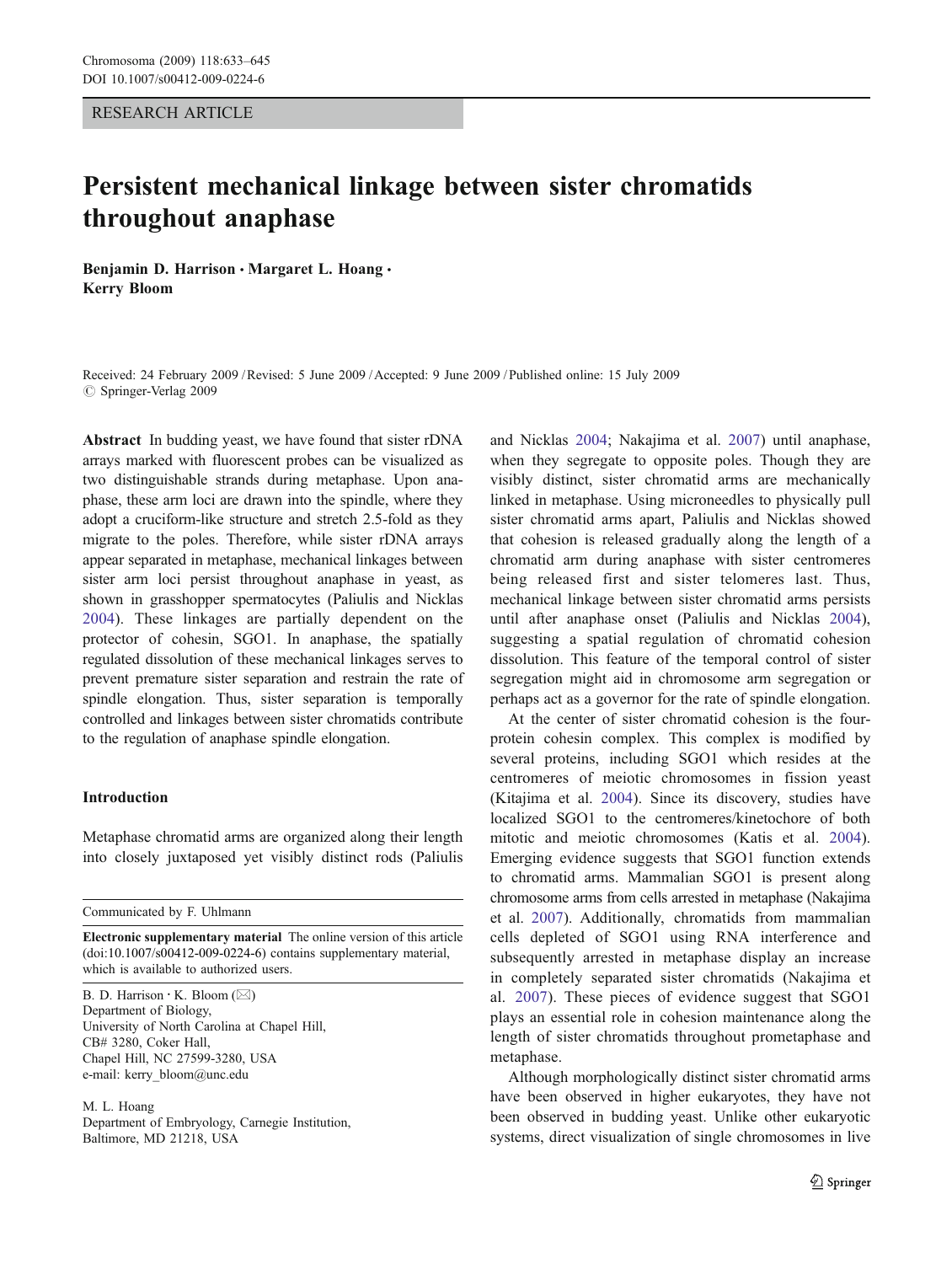yeast cells is not possible using light microscopy. Yeast chromosome visualization has been limited to the integration of lac operator (Escherichia coli lacO) arrays that are bound by green fluorescent protein (GFP)-tagged lac repressors (lacI). In live cells, these arrays appear as diffraction-limited spots. Unless these arrays are separated by more than  $0.25 \mu m$ , structural changes in sister chromatid separation may go undetected. Ribosomal DNA (rDNA) in budding yeast represents a unique region of the chromosome arm that can be exploited for visualization using fluorescent probes. Using rDNA and telomere markers, this study dissects the role chromatid organization and cohesion play in spindle mechanics during metaphase and anaphase.

### **Results**

Sister rDNA repeat arrays appear as visibly distinct strands in metaphase

To visualize the structure of mitotic chromosomes, we utilized three probes for the 1.5 Mb repeating array of rDNA on the arm of chromosome XII. Two of the probes were endogenous proteins tagged with a fluorescent protein. One was the CDC14 phosphatase and the other was CDC14's binding partner NET1. The third probe was a lacO array integrated into each repeat of the 35S gene within the rDNA locus. The lacO arrays were visualized with lacI-GFP. Cells containing CDC14-GFP, NET1-GFP, or lacO/lacI-GFP were mated to cells containing a fluorescently tagged core kinetochore component (NUF2- GFP) or spindle pole body protein (SPC29-RFP). Surprisingly, when using CDC14-GFP or NET1-GFP to mark the rDNA array during the first mitosis after mating, rDNA arrays from both mated cells are observed (Fig. [1b](#page-2-0); Supplementary Figure 2). This is most likely due to a mobile fraction of CDC14-GFP and NET1-GFP. When using lacO integrations to mark the rDNA locus, only one of the mated cells contains the lacO integrations, and thus, we observe only one pair of fluorescent strands (Fig. [1h](#page-2-0)). With all probes, rDNA arrays appear as distinct filaments along an axis perpendicular to the mitotic spindle in the first mitosis after mating (Fig. [1b, h,](#page-2-0) closed arrows; Supplementary Figure 2). Strands were visible before spindle elongation (Fig. [1](#page-2-0); Supplementary Figure 2). Fluorescent strands visualized with CDC14-GFP are separated on average by  $0.53 \pm 0.26$   $\mu$ m, strands marked by NET1-GFP were separated by  $0.40 \pm 0.12$ , and strands marked using the lacO integrations are separated by a distance of  $0.40\pm0.07$  µm (Table [1;](#page-3-0) Supplementary Table 1). The length of the CDC14-GFP strand was  $1.86 \pm$ 0.52  $\mu$ m, NET1-GFP strands were 2.04 $\pm$ 0.50, and lacO strands were  $1.12 \pm 0.22$  μm (Table [1;](#page-3-0) Supplementary Table 1).

The appearance of rDNA strands prior to anaphase is not unique to the first metaphase after mating. Using lacO arrays integrated at every repeat within the rDNA locus, we have observed this region during vegetative mitosis by inducing expression of lacI fused to GFP. In metaphase, this rDNA probe can appear as strands of fluorescence (Fig. [2b\)](#page-3-0). As the spindle elongates, the rDNA takes on a half-cruciform-like structure (Fig. [2c\)](#page-3-0).

Previous studies have observed that the rDNA array adopts a "loop-like" structure in G2 and metaphase (Guacci et al. [1994;](#page-11-0) Lavoie et al. [2004](#page-11-0); Sullivan et al. [2004](#page-11-0); Machin et al. [2005\)](#page-11-0). These studies propose that the sister rDNA arrays are not resolvable prior to anaphase onset, but instead, each sister forms a loop-like structure. If the rDNA array adopts a loop-like structure, one prediction is that the loop would be observable before and after DNA replication. To test this prediction, we have developed an assay to identify the moment of DNA replication within a single cell. Using a strain containing lacO integrations in every repeat of the RDN1 multigene locus, we measured the integrated intensity of lacI-GFP signal at two points in the cell cycle. In a largebudded cell with lacO arrays at the poles, we observed a mother/daughter (bud) ratio of 0.91 (Table [2](#page-4-0)) indicating that these fluorescent signals represented equal amounts of DNA. After cytokinesis and bud emergence, the mother/daughter ratio increased to 1.74 (Table [2](#page-4-0)). Thus, the mother cell now contained almost twice the fluorescence (in concordance with the doubling of rDNA content). The loops/strands are only observed following replication.

To address whether both sister chromatids are organized in a single loop, we have performed a fluorescent bleaching assay. Using a laser pulse, we specifically bleached a single fluorescent strand of NET1-GFP in metaphase (Supplemental Figure 3). After following the zygote through anaphase, the bleached strand was found in only the mother cell or the daughter cell, depending on which strand was bleached. These data suggest that the resolvable strands in metaphase are sister rDNA arrays.

Segregation trajectory and stretching of the rDNA repeat array during anaphase

We have followed DNA segregation through anaphase of the first zygotic division after mating in wild type cells. The most striking characteristic of sister rDNA array segregation is their adoption of a cruciform-like structure in midanaphase (Fig. [1c, i;](#page-2-0) Supplementary Figure 2c). It is in the cruciform stage that strands become elongated beyond their "rest" length in metaphase. The stretching of the mother-bound sister is slightly less than that of the daughter-bound sister. Based on CDC14-GFP, NET1-GFP,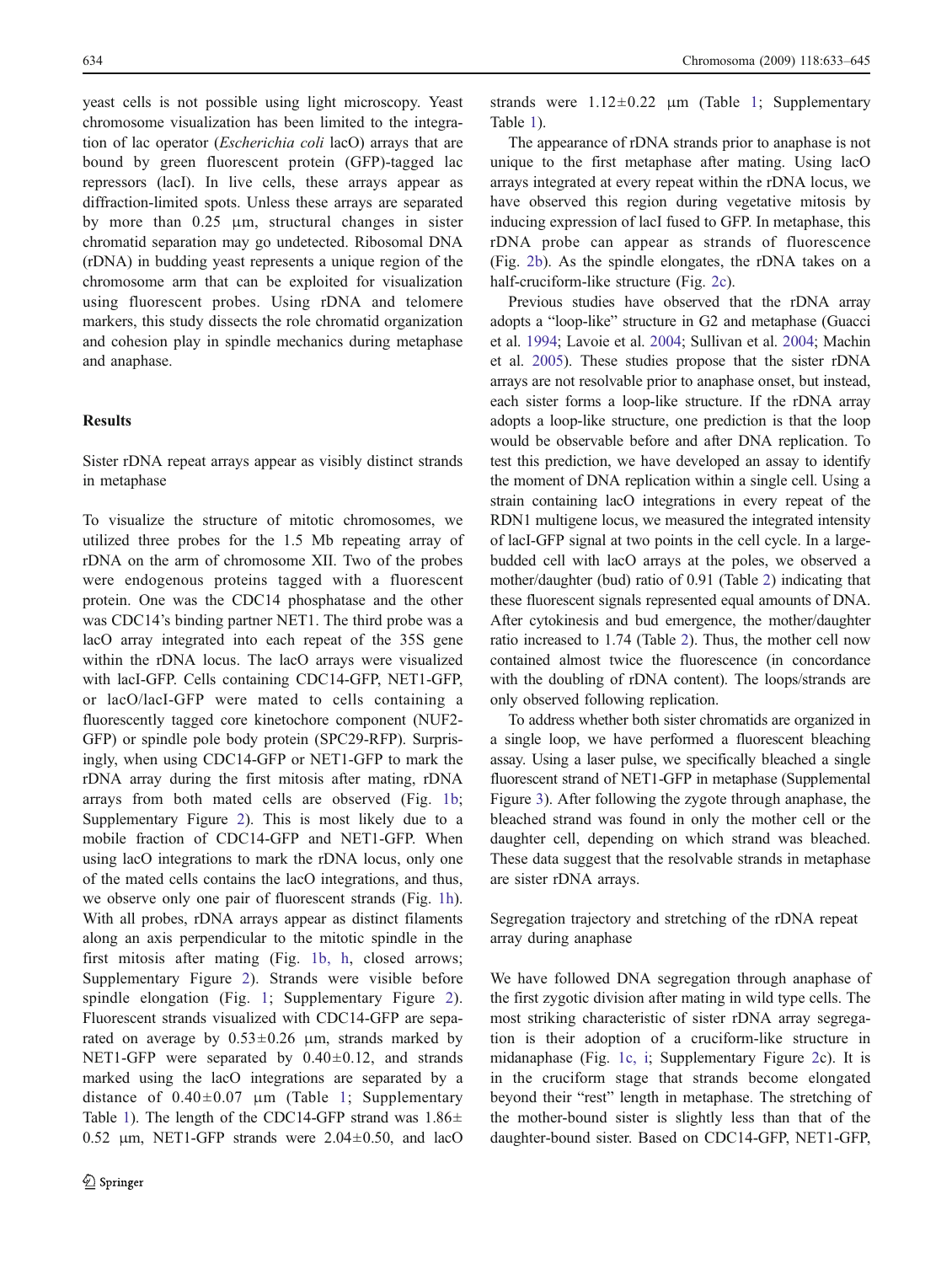<span id="page-2-0"></span>

Fig. 1 rDNA segregation trajectory in mating cells. Strands of rDNA (labeled with Cdc14-GFP) from both wild-type parental types are distinguishable and lie perpendicular to the mitotic spindle in the first metaphase after mating (b, filled arrows). In anaphase, strands elongate and adopt a cruciform-like structure (c). lac operator (lacO) arrays were integrated in the rDNA region of one parental type. In metaphase these arrays can be seen as two bars lying perpendicular to the spindle (h, filled arrows). In anaphase the bars elongate and adopt a half-cruciform-like structure (i). In mated sgo1∆ cells Cdc14-GFP appears as a single strand during the first metaphase after mating (e). In anaphase, rDNA strands destined for the daughter bud appear to stretch more than those that will stay in the zygote (f), but less than sister rDNA regions in SGO1 zygotes. Using lacO/lacI to visualize the rDNA locus in mated sgo1∆ strains show single strands of fluorescence during metaphase (k). In anaphase, the lacO/lacI-marked

rDNA sisters stretch less than sisters in SGO1 zygotes. The kinetochore protein Nuf2-GFP (b and c, unfilled arrows) and the spindle pole body protein Spc29-RFP (e, f, h, i, k, and l, red foci), markers of spindle elongation, were used to distinguish metaphase from anaphase. Scale bars in (a), (d), (g), and (j) represent 2 microns. A schematic of the possible mechanism behind trajectory is shown in (m). In metaphase, the chromosomes (black) are arranged such that rDNA regions (green) from each parental type lie on opposite sides of the spindle (m, top). In anaphase, chromosomes take on a cruciformlike shape during their segregation (m, bottom). Dashed lines represent chromosome arms. (n) schematic of metaphase (top) and anaphase (bottom) of sister rDNA arrays in sgo1∆ zygotes. Sister rDNA arrays do not get organized leading to visually indistinguishable sisters in metaphase. In anaphase, cohesion between sister rDNA arrays is decreased in these zygotes and less stretching occurs

and lacO/lacI-GFP visualization, mother-bound arrays stretched 1.44-, 1.41-, and 2.15-fold their rest length in metaphase, respectively. Daughter strands stretched 2.91-, 2.13-, and 2.09-fold (Table [3;](#page-4-0) Supplementary Table 2). The segregation trajectory and extension of sister rDNA arrays during anaphase suggests that rDNA strands are mechanically linked in anaphase even though they appear as individual strands in metaphase.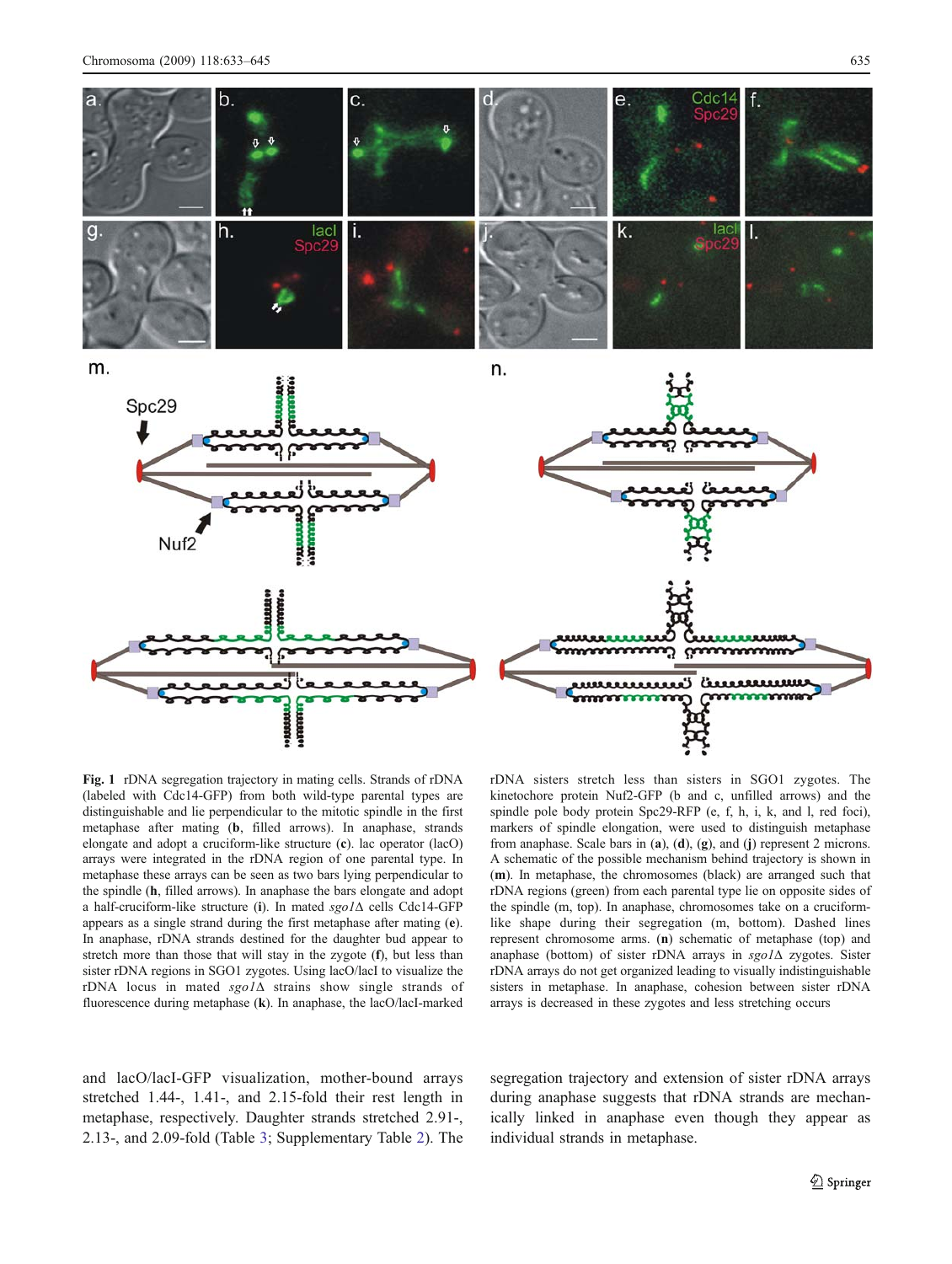| Probe       | Genotype         | Distance between<br>strands $(\mu m)$ | % Separated<br>in metaphase | Number | Rest length<br>(metaphase; $\mu$ m) | Compaction ratio<br>(times B-form) | Number |
|-------------|------------------|---------------------------------------|-----------------------------|--------|-------------------------------------|------------------------------------|--------|
| $Cdc14-GFP$ | SGO <sub>1</sub> | $0.53 \pm 0.26$                       | 91                          | 12     | $1.86 \pm 0.52$                     | $274\times$                        | 24     |
|             | $sgo1\Delta$     |                                       |                             | 14     | $2.00 \pm 0.32$                     | $255\times$                        | 14     |
| lacO-rDNA   | SGO1             | $0.40 \pm 0.07$                       | 100                         | 9      | $1.12 \pm 0.22$                     | $455\times$                        | 18     |
|             | $sgo1\Delta$     | $\overline{\phantom{0}}$              |                             | 11     | $1.59 \pm 0.51$                     | $320\times$                        |        |

<span id="page-3-0"></span>Table 1 Fluorescent strand dimensions in the first metaphase after mating

Sister telomere–proximal lacO arrays follow a segregation trajectory and rapidly migrate to their respective poles in anaphase

To characterize the separation of sister telomeres, we measured the separation kinetics of a telomere–proximal lacO array using Spc29-RFP to track spindle elongation. Prior to spindle elongation, the sister lacO arrays appear as a single diffraction-limited spot displaced from the spindle axis (defined by Spc29-RFP foci) by 0.8 μm. After anaphase onset, as the spindle elongates, the average distance between the spot and the spindle axis decreases but sister lacO arrays cannot be visibly distinguished. Sister

lacO arrays first appear as two spots when they are within  $0.5 \mu$ m of the spindle axis, approximately 100 s after the initiation of spindle elongation. An example of this segregation trajectory is shown in Fig. 2. Images in Fig. 2 0–4 were taken at 1 min intervals. After anaphase onset and seconds prior to their appearance as two spots, sister lacO arrays are not equidistant from the spindle poles. Sister lacO arrays are closer to one of the spindle poles, but there is no bias as to mother or daughter (5/11 fast acquisition movies of anaphase show sisters closer to the mother pole, 6/11 show sisters closer to the daughter pole). These results suggest that sister telomeres are mechanically linked after anaphase onset and is consistent with the observation of



Fig. 2 Segregation trajectory in vegetative cells. rDNA was visualized in vegetatively growing cells using lacO arrays integrated into the rDNA region. In metaphase cells, bars can be seen approximately 0.55 μm from the spindle axis (B, arrow heads). The spindle pole protein Spc29-RFP was used to mark spindle length and monitor the progression from metaphase to anaphase. In anaphase, the rDNA elongates and adopts a half-cruciform-like structure (C). Sequential time-lapse images of a lacO array integrated at the telomere of chromosome III are shown in panels 0-4 (images taken at 1 min

intervals). Sister lacO arrays appear as single focus 0.8 μm from spindle axis (panel 0) and migrate towards the spindle axis in panels 1-2 as the spindle elongates. Upon reaching the spindle axis, lacO arrays separate (panel 3) each moving toward its respective spindle pole until the pole is reached (panel 4). When panels 0-4 are combined into a composite image, the entire telomere segregation trajectory can be seen (0-4 Composite). A diagram of the segregation trajectory is shown in panel 6. Scale bars in (a) and (0) represent 2 microns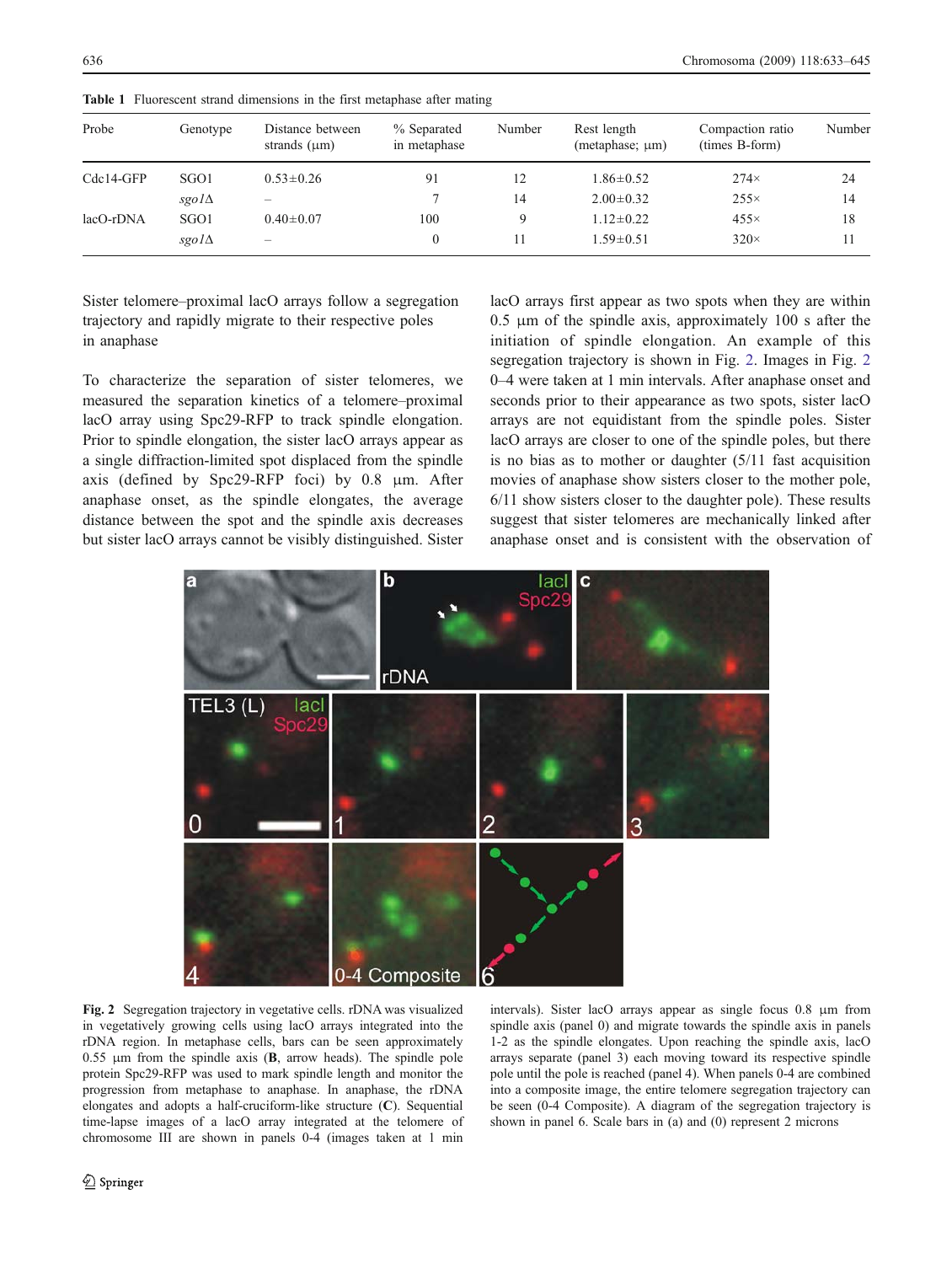| Genotype         | <b>Telophase</b><br><b>Mother/Daughter Ratio</b> | Mother G2/<br><b>Daughter G1 Ratio</b> | <b>Separated Upon</b><br><b>Replication</b> | <b>Spindle</b><br>Length<br>$(\mu m)$ | n  |
|------------------|--------------------------------------------------|----------------------------------------|---------------------------------------------|---------------------------------------|----|
| SGO <sub>1</sub> | $0.91 +/- 0.18$                                  | $1.74 + - 0.14$                        | 63%                                         | $0.85 +/- 0.52$                       | 11 |
| $sqo1\Delta$     | $0.96 + -0.22$                                   | $1.75 + - 0.58$                        | 31%                                         | $0.80 +/- 0.47$                       | 16 |

<span id="page-4-0"></span>Table 2 Mother/daughter integrated fluorescence intensity ratios of lacI-GFP bound to rDNA-imbedded lacO arrays

Fluorescence was measured for the rDNA strand in the mother and in the daughter and a ratio of the two was calculated. The ratio was then calculated again following cytokinesis and bud emergence from the original mother cell. Red spots in the graphic represent the spindle poles and the green represents the rDNA locus

TEL-linked lacO arrays initiating pole-ward migration after CEN-linked lacO arrays (Straight et al. [1997\)](#page-11-0). This also indicates that sister telomeres are not separated upon anaphase onset or that they are separated but closer than the limit of resolution in the light microscope. Once juxtaposed on the spindle axis, sister lacO arrays rapidly separate at a rate of  $2.96 \pm 1.08$   $\mu$ m/min (Table [4\)](#page-5-0). The rate of telomere separation is approximately five times faster than spindle pole separation  $(0.58\pm0.19 \text{ µm/min})$  over the same period. Rapid separation of telomeres suggests that pole-ward migration of the telomeres is not mediated solely by spindle elongation (Table [4](#page-5-0); Fig. [3](#page-5-0)). This also suggests that chromatid arms are under tension during anaphase.

Fewer sister rDNA arrays appear as separate strands prior to anaphase in sgo1∆ cells

To investigate the role SGO1 plays in the structure and/or mechanical linking of sister rDNA arrays, we imaged the rDNA locus in zygotes whose haploid parents were null for the SGO1 gene. During metaphase, zygotes in which both parent haploid strains are sgo1∆ display a much different

rDNA array structure compared to SGO1 zygotes when probed with CDC14-GFP or rDNA-imbedded lacO arrays marked by lacI-GFP. In metaphase, sister rDNA arrays in the sgo1∆ background appeared as a single strand of fluorescence in 93% of zygotes. The length of these strands is not statistically different from strands seen in SGO1 zygotes (Table [1\)](#page-3-0).

The appearance of one strand could be due to a failure to replicate the rDNA array. To determine whether or not replication occurred, integrated intensity ratios of mother to daughter were used as previously described. As in wildtype cells, an increase in fluorescence intensity is observed in mother cells after bud emergence (Table 2). However, after replication and before metaphase (as tracked using spindle pole separation), only 31% of sister rDNA arrays appeared as separated strands in sgo1∆ cells as compared to 63% of SGO1 cells (Table 2). Therefore, in the absence of SGO1, the ability to visualize distinct strands is reduced. There are two possible explanations for this phenotype: (1) either sister strands are more tightly linked along their length or (2) sister strands are separated, but not organized into two longitudinal rods, i.e., they may be separated but entangled.

|  | Table 3 Fluorescent strand dimension in the first anaphase after mating |  |  |  |  |  |  |  |  |
|--|-------------------------------------------------------------------------|--|--|--|--|--|--|--|--|
|--|-------------------------------------------------------------------------|--|--|--|--|--|--|--|--|

| Probe       | Genotype         | Maximum extension<br>(anaphase) |                       | Fold extension                            |                                             | Compaction ratio         |                            | Number<br>(of each) |
|-------------|------------------|---------------------------------|-----------------------|-------------------------------------------|---------------------------------------------|--------------------------|----------------------------|---------------------|
|             |                  | Mother<br>$(\mu m)$             | Daughter<br>$(\mu m)$ | Mother (max.<br>extension/rest<br>length) | Daughter (max.<br>extension/rest<br>length) | Mother<br>(times B-form) | Daughter<br>(times B-form) |                     |
| $Cdc14-GFP$ | SGO <sub>1</sub> | $2.56 \pm 0.72$                 | $5.03 \pm 1.06$       | 1.44                                      | 2.91                                        | $197\times$              | $100\times$                | 12                  |
|             | $sgo1\Delta$     | $1.89 \pm 0.34$                 | $3.24 \pm 1.02$       | 0.96                                      | 1.58                                        | $270\times$              | $157\times$                | 14                  |
| $lacO-rDNA$ | SGO <sub>1</sub> | $2.48 \pm 0.95$                 | $2.48 \pm 1.07$       | 2.15                                      | 2.09                                        | $205\times$              | $205\times$                | 8                   |
|             | $sgo1\Delta$     | $1.55 \pm 0.64$                 | $1.89 \pm 0.62$       | 0.97                                      | 1.23                                        | $329\times$              | $270\times$                | 10                  |

Differences in fold extension between SGO1 and sgo1∆ have p values of 0.01 (CDC14-GFP) and 0.002 (lacO/lacI-GFP)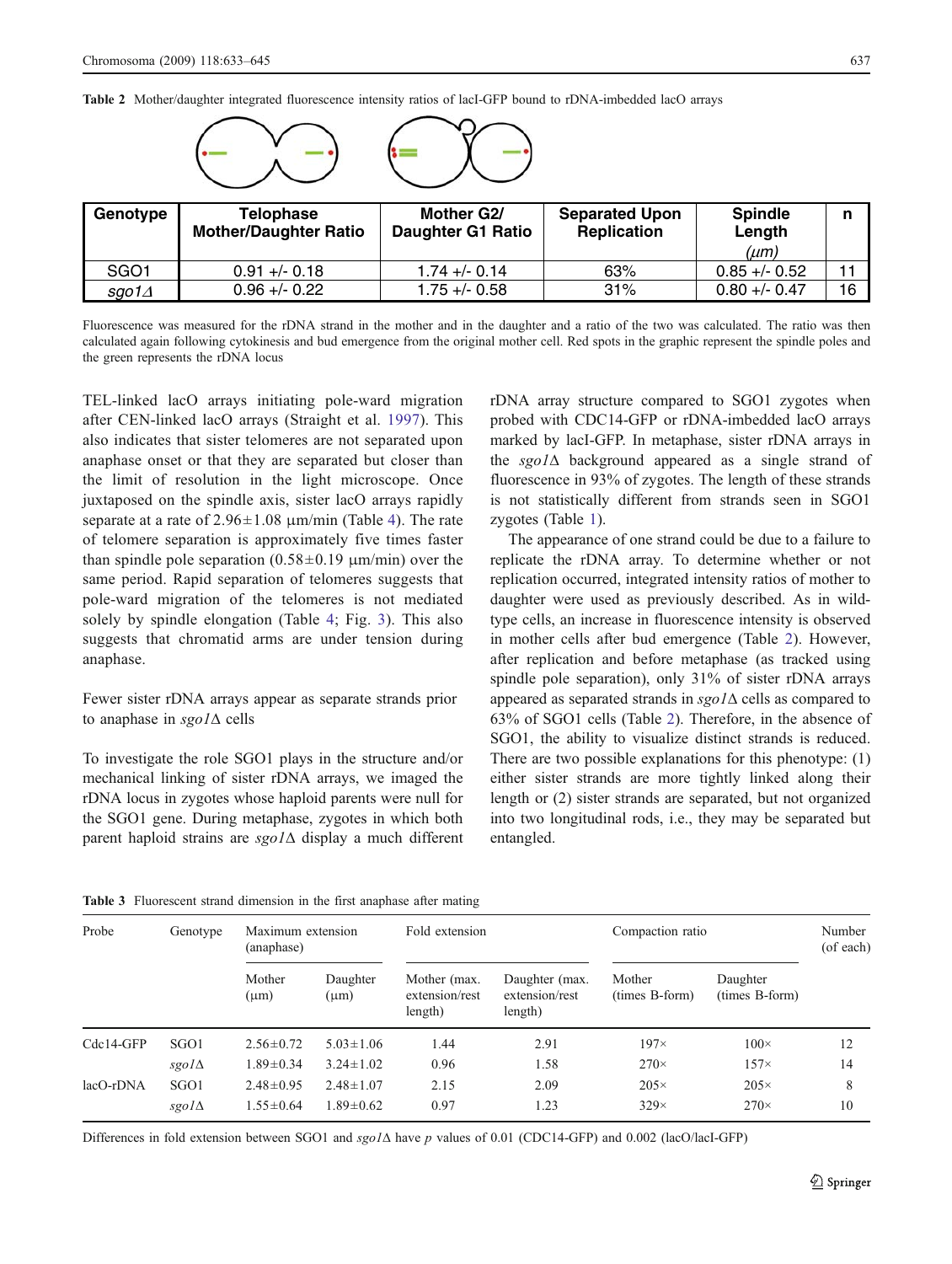<span id="page-5-0"></span>Table 4 Rate of sister telomere–proximal lacO array separation

| Genotype     | Rate of sister TEL separation (um/min) | Rate of spindle pole separation $(\mu m/min)$ | Length of spindle at onset $(\mu m)$ | Number |
|--------------|----------------------------------------|-----------------------------------------------|--------------------------------------|--------|
| SGO1         | $2.96 \pm 1.08$                        | $0.58 \pm 0.19$                               | $4.07 \pm 0.83$                      |        |
| $sgo1\Delta$ | $1.91 \pm 0.96$                        | $0.92 \pm 0.23$                               | $3.95 \pm 0.50$                      |        |

Statistical analysis reveals significant difference between SGO1 and sgo1∆ in spindle elongation ( $p=0.001$ ) and sister telomere separation rate  $(p=0.028)$ 

Sister rDNA arrays display decreased stretching in sgo1∆ zygotes

To determine whether the observation of single strands of rDNA in sgo1∆ cells is due to more tightly linked sister loci or entangled rDNA arrays, we followed sister rDNA arrays through anaphase in the absence of SGO1. If sister rDNA arrays were more tightly linked in the absence of SGO1, we would predict that the amount of stretch of sister rDNA arrays would increase compared to wild-type zygotes due to an increase in the amount of tension on the rDNA array. However, if the sister rDNA arrays were separated but entangled, we would predict a decrease in stretching compared to wild-type zygotes. Visualization of the rDNA arrays was accomplished using both CDC14-GFP- and rDNA-embedded lacO arrays bound by lacI-GFP. During anaphase in sgo1∆ zygotes, sister rDNA arrays adopt a cruciform-like structure. Compared to wild-type sister rDNA array separation, there is a decrease in the extent which sisters are stretched. Mother-bound strands in sgo1∆ cells were 0.96 and 0.97 (visualized by CDC14-GFP and lacO/lacI, respectively) times their length in metaphase while daughter-bound rDNA arrays extended 1.58- and 1.23-fold their metaphase lengths (Table [3](#page-4-0)). Based on these



Fig. 3 Sister telomere-proximal lacO array separation kinetics. Kymographs showing sister telomere separation (green) and spindle pole body separation (red) are shown in (a) and (b). (a) depicts an SGO1 cell, (b) depicts a sgo1∆ cell. Anaphase is evident from the increasing distance between the spindle poles. In SGO1 cells, telomere III lies between the poles and separates 100 sec after anaphase B initiation. The steeper slope of the green line in (a) relative to the red line depicts the rapid separation of sister telomeres. sgo1∆ mutants show sister telomere separation prior to anaphase onset as shown by

the thickness of the green line in (b). Shortly before pole-ward migration, sister telomeres are indistinguishable in this particular sgo1∆ cell. Sister separation in sgo1∆ mutants occurs at a rate 1.5× slower than SGO1 cells. The rate of spindle elongation in sgo1∆ mutants is 1.6× that in SGO1 cells as shown by the steeper slope of the red line in (b). Graphical representations of (a) and (b) are seen in (c) and (d), respectively. The distances between spindle pole bodies (red) and distances between sister lacO arrays (green) were measured over time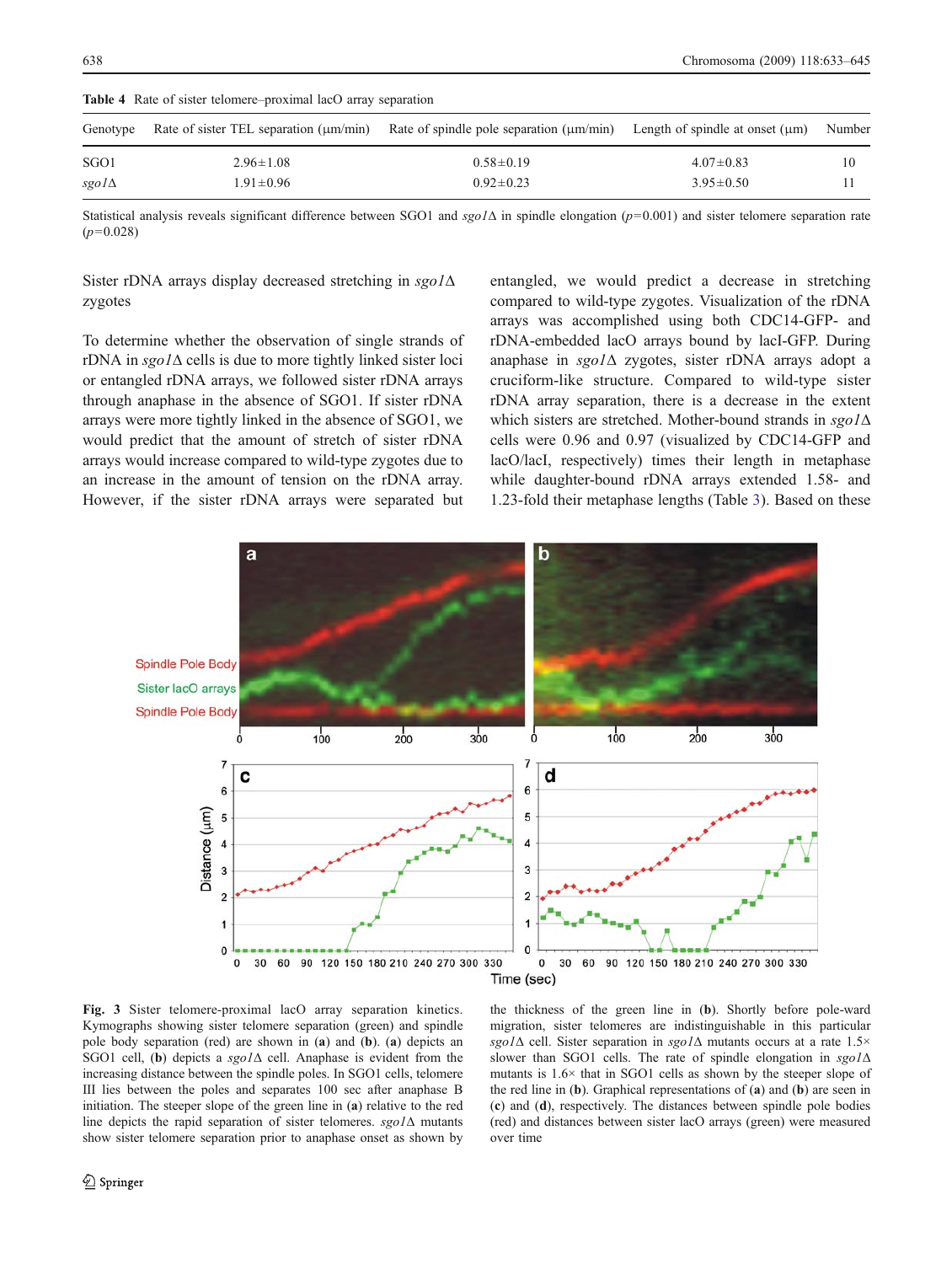data, we conclude that there are SGO1-dependent linkages between sister rDNA arrays. This is consistent with previous data that have shown that sister chromatid linkage is lost in SGO1-depleted cells (Nakajima et al. [2007](#page-11-0)). Since sister rDNA arrays are predominantly unlinked, we conclude that the sister arrays appear as a single strand in metaphase in the absence of SGO1 because they are entangled. The decrease in organization and mechanical linkage in sgo1∆ cells could lead to the increase in nondisjunction also associated with SGO1 deletion (Kitajima et al. [2004\)](#page-11-0).

Sister telomere–proximal lacO arrays exhibit a reduced rate of separation in sgo1∆ cells

To investigate whether SGO1 plays a role along the entire length of a chromosome arm, we deleted SGO1 in cells containing a telomere–proximal lacO array and Spc29-RFP to mark the spindle poles. When spindle poles were approximately 1.5–2 μm apart (metaphase), sister lacO arrays appeared as two spots, evidence that sister telomere cohesion had been perturbed. In 36% (four of 11) of  $sgo1\Delta$ cells, sister telomeres did appear as one spot for more than one frame of the time lapse. This appeared to be a stochastic event, with no correlation to spindle length or the timing of anaphase onset. During anaphase, sister telomere separation is approximately 1.5 times slower in sgo1∆ cells compared to SGO1 cells (Table [4\)](#page-5-0). We conclude that SGO1 plays a role in mechanically linking sister telomeres during metaphase and anaphase. This result also suggests that although we cannot visibly distinguish sister rDNA strands in a sgo1∆ background during metaphase, individual sister loci within the rDNA are likely to be separated. The failure to visualize the separation between sister rDNA arrays may be due to geometry, that is, sister loci of the rDNA array are not organized longitudinally into rods.

If the rapid separation of sister telomeres is dependent on mechanical links between sister telomeres, then abolishing all sister–sister links should abolish the rapid movement of the telomeres. To test this, we observed the dynamics of an unreplicated telomere during spindle elongation. This was achieved by placing CDC6 under the control of the GAL promoter. CDC6 is an essential member of the prereplicative complex responsible for initiating replication. Cells depleted of CDC6 manage to elongate their spindles, randomly segregating their unreplicated chromosomes (Piatti et al. [1995](#page-11-0)). To directly compare the dynamics of replicated telomeres to unreplicated telomeres, lacO spot to pole movement was measured over time. This measurement was called the recoil rate. In wild-type cells, the average recoil rate was 3.52 μm/min. Telomeres in cells depleted of CDC6 show no quantitable recoil (Fig. [4e](#page-7-0); Table [5](#page-8-0)). A lacO spot representing an unreplicated telomere appeared to associate with the mother or daughter spindle pole, not moving more that 1.5 μm from it (Fig. [4e\)](#page-7-0). Based on these dynamics, we conclude that the mechanical links between sister telomeres are required for rapid telomere-to-pole movement.

Mechanical linkage between sister chromatids restrains spindle elongation

The stretching observed during rDNA array segregation in anaphase suggests that the chromatid arm is under tension. This tension indicates that the mechanical links between sister chromatid arms oppose the outward force of the spindle. To examine the effect of sister chromatid arm cohesion on spindle elongation, we quantitated and compared the average spindle elongation rate of wild-type, sgo1∆, and CDC6depleted cells. We found that the rate of spindle elongation during anaphase in sgo1∆ cells is approximately 1.6 times that in wild type  $(0.92\pm0.23$  versus  $0.58\pm0.19$   $\mu$ m/min). In the complete absence of sister–sister links (following CDC6 depletion), spindles elongate to greater than 5 μm in length at an average rate of 3.46 μm/min (Fig. [4f](#page-7-0); Table [5\)](#page-8-0). This rate is approximately six times faster than the fast phase of wild-type spindle elongation and almost four times faster than sgo1∆ spindle elongation (Tables [4](#page-5-0) and [5\)](#page-8-0). Additionally, we do not see the stereotypical two phases of spindle elongation (Pearson et al. [2001\)](#page-11-0) in sgo1∆ or CDC6-depleted cells. We conclude that the spatially regulated release of intersister links acts as a governor, controlling the rate of spindle elongation. Furthermore, a subset of the intersister links depends on SGO1.

## Discussion

Visibly distinct sister chromatid arms have been observed in many eukaryotes prior to anaphase onset. Termed individualization in metazoans, sister chromatid arm separation prior to anaphase onset is a result of the removal of cohesin in prophase (Waizenegger et al. [2000;](#page-12-0) Sumara et al. [2000,](#page-11-0) [2002;](#page-11-0) Gimenez-Abian et al. [2004](#page-11-0)). Despite the appearance of separated sister chromatid arms, there remain physical linkages throughout anaphase (Paliulis and Nicklas [2004\)](#page-11-0). The data herein demonstrate that yeast sister rDNA arrays, loci located on chromatid arms, can also be visibly distinguished, but are mechanically linked in vivo. These residual linkages are partially dependent upon the protector of cohesin, SGO1, and serve a mechanical role in anaphase spindle elongation.

The ribosomal DNA locus is organized into visible rods following replication in budding yeast (Figs. [1](#page-2-0) and [5](#page-8-0)). These rods are  $1-2 \mu m$  in length in metaphase, reflecting a 300–500-fold compaction of B-form rDNA (Table [1](#page-3-0)). The strands stretch 2.5 times their metaphase length as they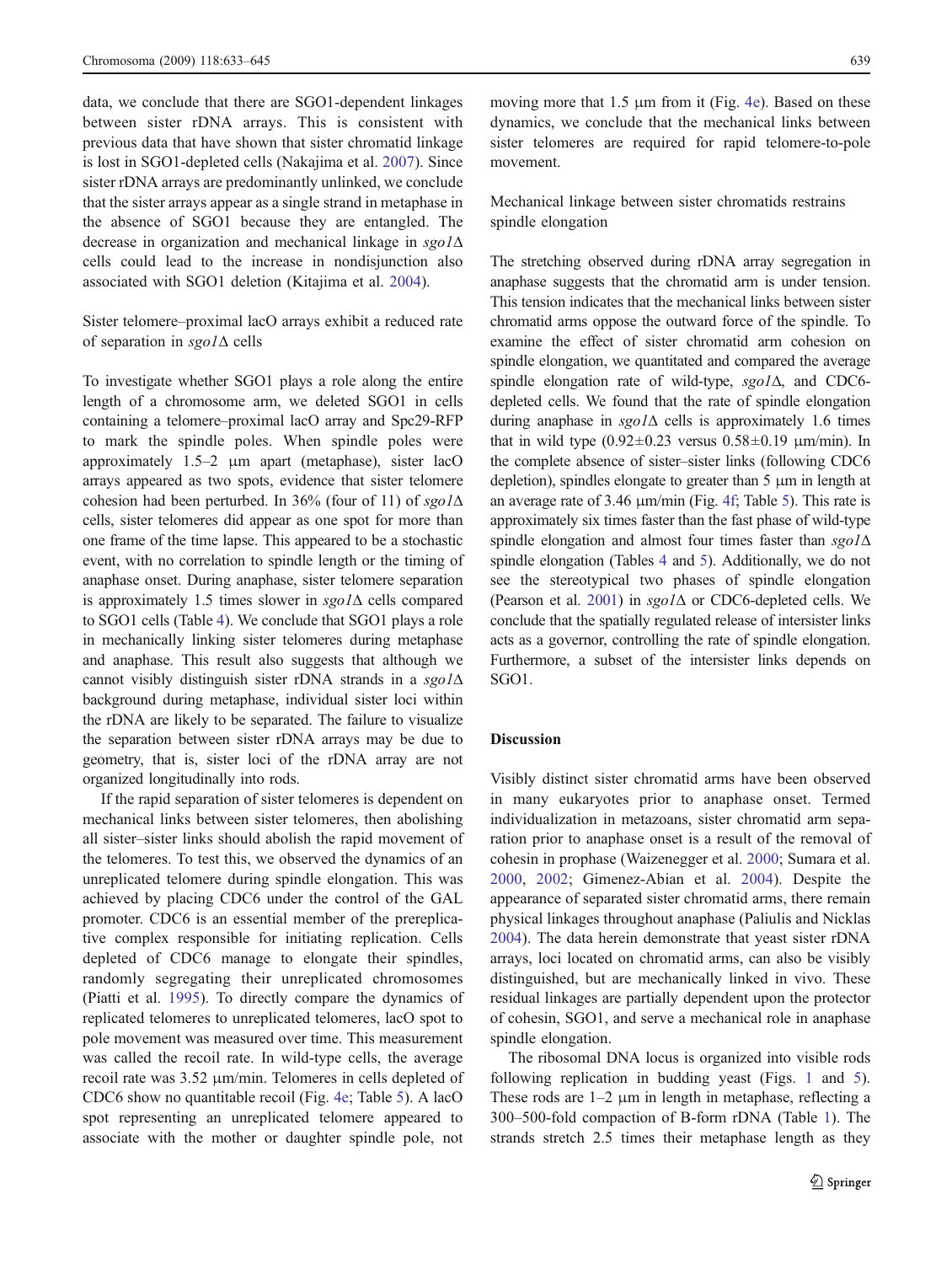<span id="page-7-0"></span>

Fig. 4 Spindle and telomere-proximal lacO array kinetics in cells with replicated and unreplicated chromosomes. (a) and (b) are images of a telomere-proximal lacO (green) in metaphase and anaphase, respectively (Spc29 shown in red). (c) and (d) are metaphase and anaphase images of the same lacO array in a cell depleted of Cdc6. (e) Solid line represents eleven recoil events in cells with replicated chromosomes. The distance between the lacO spot and spindle pole decreases rapidly over time. Dotted line represents lacO spot to spindle pole distance in

reach the anaphase spindle and segregate to opposite poles. While resolvable sister loci are not observed outside rDNA prior to anaphase onset, a similar cruciform-like segregation trajectory of chromosome arm loci is observed as well as

cells with unreplicated chromosomes. Tracks of unreplicated lacO array to pole distances taken while spindle is elongating as in cells with replicated chromosomes. Unreplicated telomeres show no rapid movement towards either pole. (f) Composite graph of spindle elongation from cells with replicated chromosomes (solid line). Dotted line is a composite graph of spindle elongation in cells with unreplicated chromosomes. Spindle elongation rate is greater in these cells than both wild type and sgo1∆ cells (Tables [4](#page-5-0) and [5](#page-8-0))

rapid recoil of these loci to the poles. Thus, both rDNA and chromosome arms are under tension as they approach the anaphase spindle, indicative of persistent mechanical linkages. These linkages are partially dependent upon the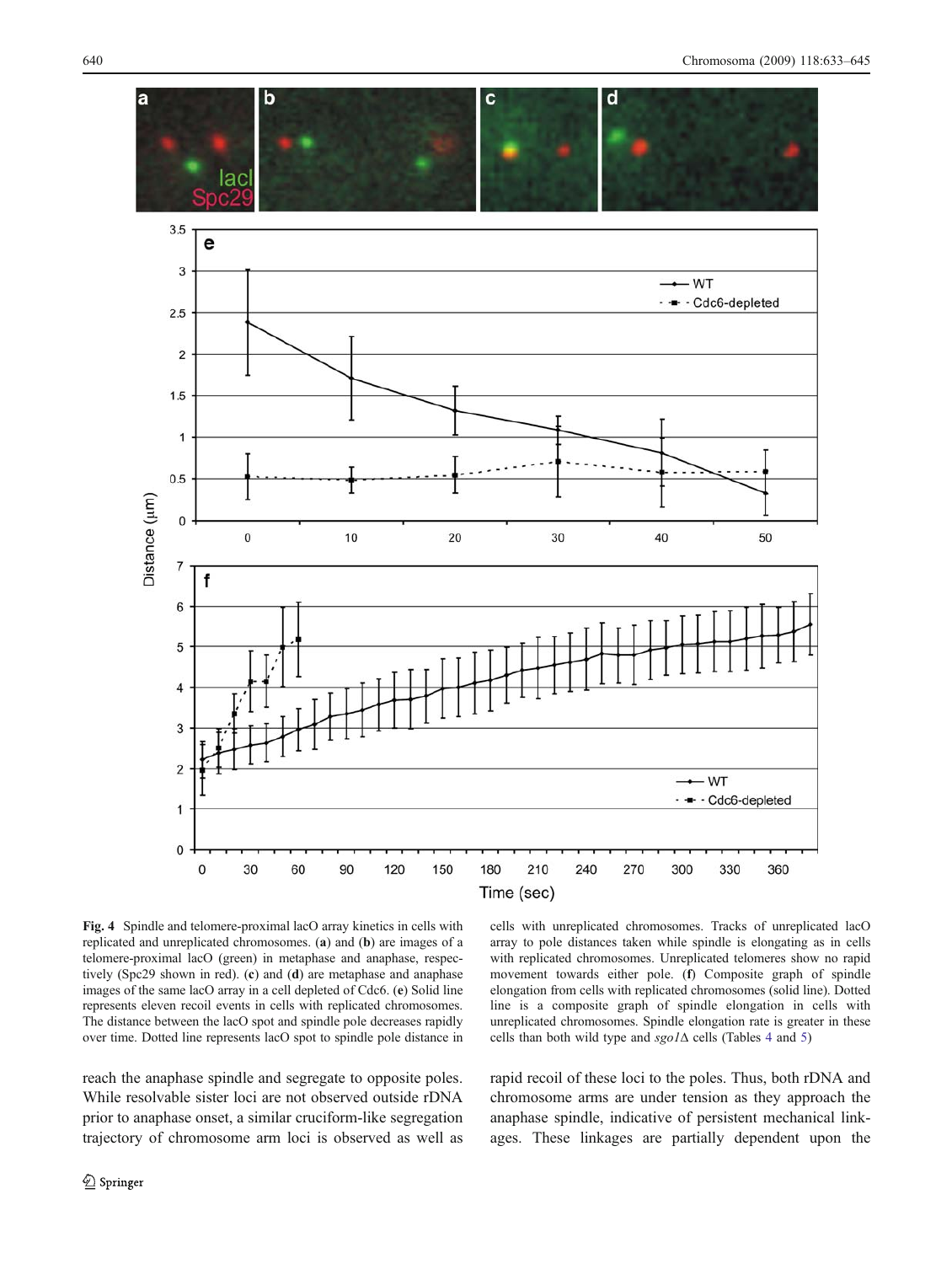<span id="page-8-0"></span>Table 5 Rate of telomere–proximal lacO array recoil and spindle elongation in cells with replicated and unreplicated chromosomes

| Genotype         | Carbon source | Rate of recoil $(\mu m/min)$ | Rate of spindle pole separation $(\mu m/min)$ | Number |
|------------------|---------------|------------------------------|-----------------------------------------------|--------|
| CDC <sub>6</sub> | Glucose       | $3.52 \pm 2.26$              | $0.58 \pm 0.19$                               |        |
| GAL-Ub-CDC6      | Glucose       | $\overline{\phantom{m}}$     | $3.46 \pm 1.38$                               |        |

Difference in spindle elongation rates between these two types of cells is statistically significant  $(p<0.001)$ 

"protector" of cohesin, SGO1. The rDNA loci no longer appear as two visible rods in the absence of SGO1. The inability to observe two strands could result from the lack of separation or from twists and/or entanglements between sister rDNA arrays (Fig. 5). The observation that sister telomeres appear as two distinct spots in sgo1∆ mutants indicates that these sister loci are separated in these mutants. Consistent with this, sister telomeres exhibit reduced recoil during anaphase in  $sgol\Delta$  cells. Thus, SGO1 not only plays a role in sister chromatid cohesion but also provides a scaffold for organizing sister chromatid arms into separated rods prior to anaphase.

As the spindle elongates, mechanically linked sister arm loci follow a stereotypic trajectory to the spindle axis whereupon the chromatin stretches approximately 2.5-fold. Thus, residual linkages are retained until the arm becomes proximal to the spindle axis (Fig. 5). At this time, the linkages are removed, as evidence by the rapid recoil (greater than the rate of spindle elongation) of sister telomeres to the spindle poles. This step-wise spatially regulated removal of sister chromatid cohesion results in tension on chromatid arms. When the last mechanical link between sister chromatid arms is removed at the telomere, tension is relieved and the elastic properties of chromatin



Fig. 5 Chromosome morphology throughout mitosis. In the presence of SGO1, sister chromatid arms (black) are arranged as morphologically distinct and mechanically linked rods in metaphase. Blue circles represent the Cse4-containing nucleosome at the centromere. When bound by GFP (green circles), the chromatid arms appear as separated strands (SGO1/Metaphase, inset box). In anaphase, the elongating spindle applies an outward force on sister chromatids. SGO1 dependent links (orange rings) along with SGO1-independent links (depicted as DNA catenations) between sister chromatids participate in opposing the outward force of the spindle. The opposing forces

introduce tension on the chromatid arm (SGO1/Anaphase, dashed line in inset box). The spatially regulated release of mechanical links between sister chromatid arms also causes them to adopt a cruciformlike structure during anaphase. In the absence of SGO1, sister chromatids fail to organize into morphologically distinct rods. When visualized using GFP, this unorganized state of sister chromatid arms appears as a single strand (sgo1∆/Metaphase, inset box). During anaphase in sgo1∆ cells, a subset of mechanical links between sister chromatid arms are perturbed. This lessens the inward force opposing spindle elongation and sister chromatid arms are put under less tension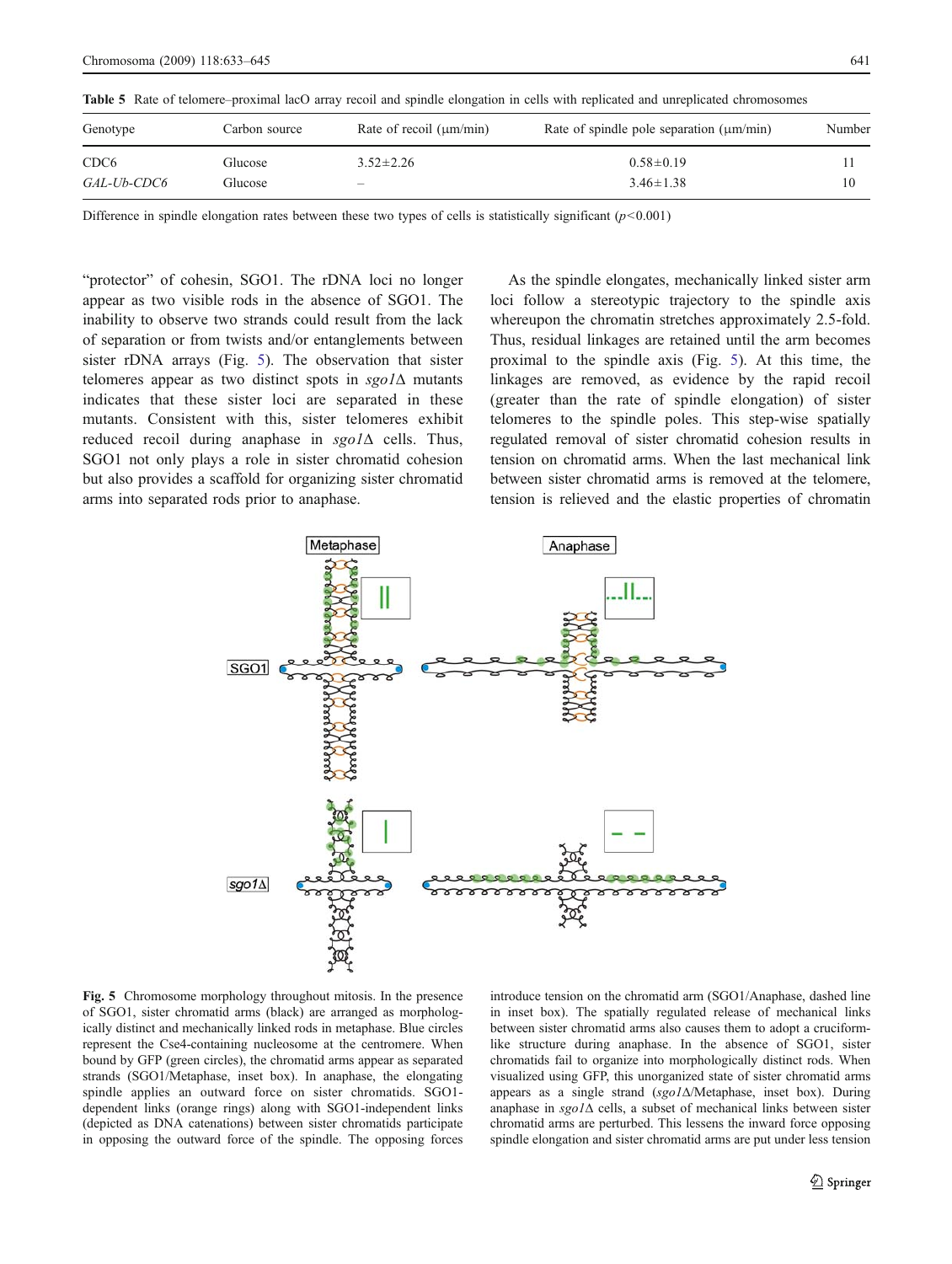mediate a rapid migration of sister telomeres to their respective poles. The spatial regulation of sister chromatid arm cohesion dissolution is likely to contribute to the mechanisms that prevent entanglement of chromosome arms.

In addition to the stretching of chromosomes in anaphase, we have found that loss of SGO1-dependent mechanical linkages between sister chromatid arms leads to an increased rate of spindle elongation. In sgo1∆ mutants, the anaphase spindle elongates approximately two times the rate of wildtype spindle elongation. In cells containing unreplicated chromosomes, spindles elongate three to four times faster than sgo1∆ cells and six- to eightfold faster than wild-type cells. Taken together, these data suggest that the elongating (anaphase) spindle produces an outward force on sister chromatids that is opposed by mechanical links between sister chromatids. The SGO1-dependent linkages that are present after anaphase onset contribute to a restraining force that controls the spindle elongation. Also, the difference between the rate of spindle elongation in a sgo1∆ mutant versus a CDC6-depleted cell is strong evidence for the existence of SGO1-independent linkages between sister chromatids, a matter discussed below.

Cohesin is present at the rDNA locus (Laloraya et al. [2000\)](#page-11-0) and is responsible for sister telomere cohesion (Antoniacci and Skibbens [2006\)](#page-11-0). Additionally, cohesin can exchange between chromatin-bound and chromatinunbound states (Ocampo-Hafalla et al. [2007\)](#page-11-0). SGO1 has been shown to be a "protector" of cohesin at centromeres in meiosis and mitosis. Thus, it is possible that SGO1 functions to stabilize and/or protect the bound form of cohesin at the rDNA array and telomeres during mitosis. If SGO1 does function through the cohesin complex, then removal of SGO1-dependent linkages would depend on separase. Interestingly, separase localizes to the spindle axis during anaphase (Jensen et al. [2001](#page-11-0)). This would explain why sister arm loci are observed to juxtapose to the spindle axis prior to pole-ward migration. In zygotes, it is possible that separase localization along the spindle axis is biased toward the mother, which would contribute to an increase in daughter-bound rDNA array stretching compared to their mother-bound sisters.

Though SGO1-dependent linkages do contribute to sister rDNA array stretching and resisting spindle elongation in anaphase, we do find evidence that suggests that SGO1 independent mechanical linkages between sister chromatid arms also exist. In sgo1∆ mutants, daughter-bound sister rDNA arrays still show a mild stretching phenotype (Table [3](#page-4-0)). Also, though sgo1∆ mutants exhibit an increase in rate of spindle elongation presumably by disrupting a subset of mechanical links between sister chromatids, completely abolishing all mechanical links between sisters via CDC6 depletion increases the rate of spindle elongation to four times that in sgo1∆ mutants. These two observations are consistent with previous studies which have shown that intersister chromatid DNA catenations exist from replication to anaphase onset (DiNardo et al. [1984;](#page-11-0) Holm et al. [1988](#page-11-0), Gimenez-Abian et al. [2002](#page-11-0)). Other studies have found that intersister catenations at the rDNA array are introduced by RNA polymerase I (Tomson et al. [2006\)](#page-12-0). Some of these interchromatid links have been shown to be resolved by topoisomerase II in a process independent of the separase inhibitor PDS1 (Andrews et al. [2006](#page-11-0)). Cohesin-independent linkages at the rDNA array have been shown to be resolved by a CDC14 dependent localization of condensin (D'Amours et al. [2004](#page-11-0); Sullivan et al. [2004](#page-11-0); Wang et al. [2004](#page-12-0)). Thus, both cohesindependent and cohesin-independent mechanisms serve to mechanically link sister chromatids until anaphase onset.

Based on these observations, we put forth the model depicted in Fig. [5](#page-8-0). Immediately after replication, sister chromatids are not resolved in the light microscope. During prometaphase and metaphase, sister arms are organized and can appear separated. SGO1 is responsible for protecting a subset of mechanical linkages at arm loci, possibly through cohesin. Based on the observations of rDNA herein and sister chromatid arms in mammalian cells, SGO1 may also contribute to a physical scaffold that separates and aligns chromosome arms into two distinct structures prior to anaphase onset. This scaffold functions to both organize and mechanically link sister chromatid arms. The function of such a scaffold may be critical in preventing the arm entanglement that would occur if all linkages between sister chromatids were simultaneously severed. The residual mechanical linkages provide a mechanism to prevent sister chromatid entanglements and to restrain spindle elongation. Thus, the temporal and spatial regulation of sister chromatid separation impacts both chromosome organization and spindle mechanics to ensure the fidelity of chromosome segregation in mitosis.

#### Materials and methods

The Saccharomyces cerevisiae strains used in these experiments are listed in Table [6.](#page-10-0) Strains with stable integrations were maintained in YPD (2% glucose, 2% peptone, and 1% yeast extract) at 32°C.

Strain MH3341 was created by transforming YPH499 with p5lacOTtLSU and pCPIPpo (Lin and Vogt 1988) and plated on −URA −HIS +2% glucose to select for plasmids. Colonies were restruck on −URA −HIS +2% galactose to induce I-PpoI endonuclease to cleave within each rDNA repeat. Gal-resistant colonies were screened for gene conversion off p5lacOTtLSU by colony polymerase chain reaction (PCR). Southern blot analysis verified 5lacO construct within all rDNA repeats. Strains were cured of both plasmids by nonselective growth. Lastly, strains were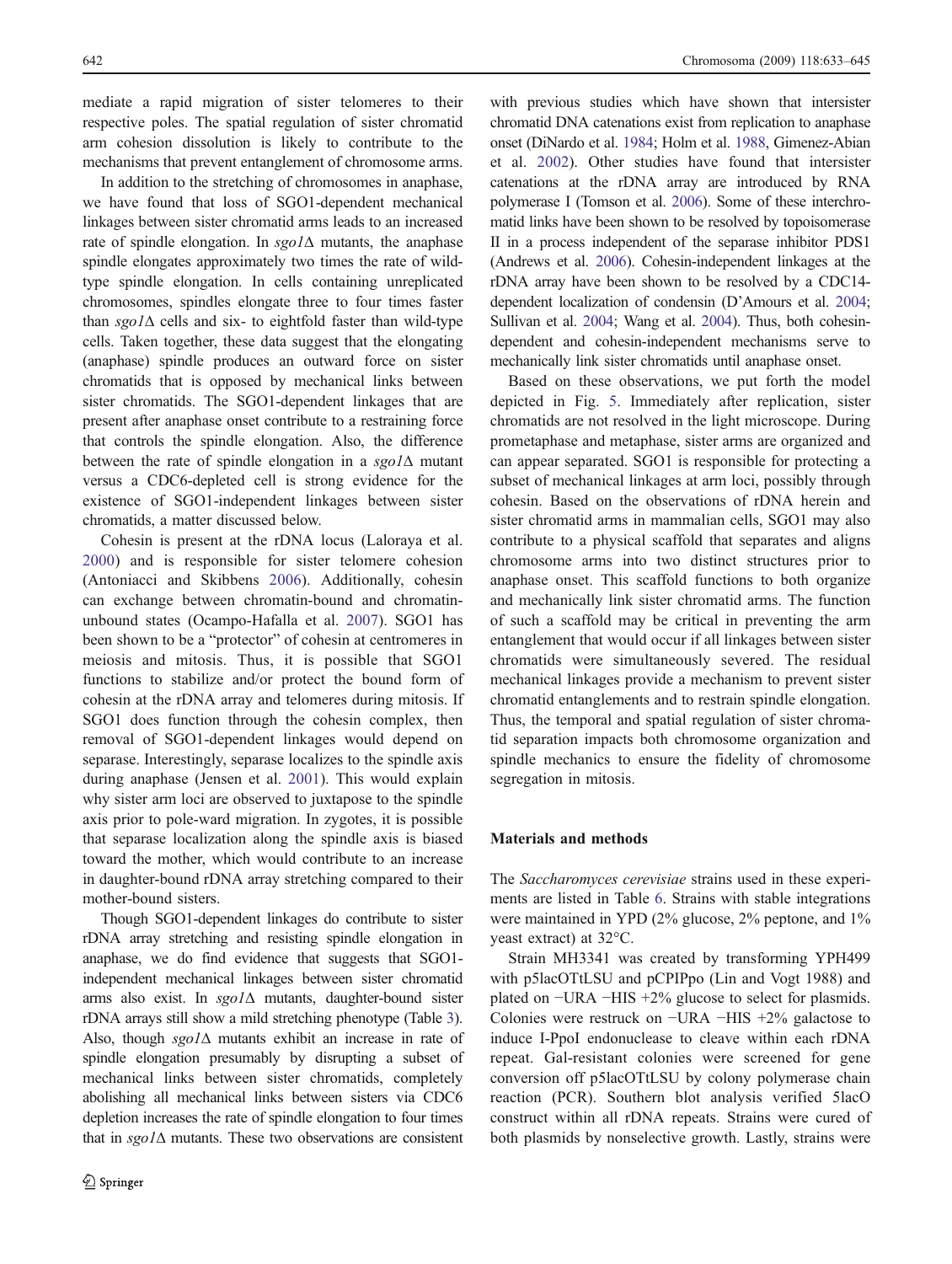<span id="page-10-0"></span>transformed with linearized pMH4, selected on −ura +2% glucose and subsequently verified by Southern to target pGal-GFP-lacI (lacI dimerization form) to ura3–52 locus. p5lacOTtLSU was constructed in two steps: (1) PCR off pCM40 to produce 296-bp fragment with five lacO binding sites with ClaI linkers and (2) cloned PCR fragment into unique ClaI site of pRSTtLSU (Lin and Vogt [1998](#page-11-0)).

To induce lacI-GFP-NLS, cells were resuspended in synthetic media containing glucose (0.67% yeast nitrogen base, 2% glucose, and appropriate amino acids) and lacking histidine (SD-HIS) for  $\sim$ 2 h before adding 20 mM 3aminotriazole (Sigma-Aldrich) for 1 h. Induction steps were performed at 32°C. All cells were grown to midlogarithmic phase before preparation for imaging.

Depletion of CDC6 was achieved by arresting an asynchronous culture growing on SG-His using 0.2 μm/ ml nocodazole. After 1 h in SG-His plus nocodazole, cells were collected, washed, and resuspended in SD-His plus nocodazole. After 1 h, nocodazole was washed out and cells were resuspended in fresh SD-His. Cells were imaged 2 h after release. All growth carried out at 32°C.

MATa and MAT $\alpha$  cells were grown early to midexponential phase in YPD at 32°C. Five hundred microliters of cells from each mating type was mixed, transferred to a 1-ml syringe, and collected on a 13-mm 0.45-μm membrane (Millipore, Billerica, MA, USA). In matings that required induction of *pGalL-GFPlacI*, all media postcollection contained galactose. Media used for other matings contained glucose. The membrane was placed on a  $60 \times 15$ -mm YPD plate with collected cells facing the plate. Cells were allowed to mate for 120–180 min at 32°C before imaging. Cells were

liberated from the membrane by placing membrane in a 1.7 ml Eppendorf tube containing 100 μl of yeast complete media and vortexing.

Live-cell images of cells requiring induction of *pGalL*-GFPlacI were collected using cells immobilized on 25% gelatin slabs containing 2% galactose. All other cells were imaged on 25% gelatin slabs containing 2% glucose. Image acquisition was carried out using a TE2000 microscope (Nikon, East Rutherford, NJ, USA) with a 1.4 N.A. ×100 differential interference contrast (DIC) oil immersion lens. Images were acquired with an ORCA II ER CCD camera. MetaMorph 4.6 software (Molecular Devices, Downington, PA, USA) controlled the microscope as it executed an acquisition protocol taking five fluorescence images every minute at 0.5-μm axial steps and a single DIC image corresponding to the central fluorescence image. Exposure times ranged from 300–400 ms. For fast acquisition of telomere–proximal spot separation, single plane DIC and fluorescent images were taken at 10 s intervals using 300– 400-ms exposure times.

Bleaching of NET-GFP was done using a Spectra Physics Advantage 163C Air-cooled Ion Laser. Three 50-ms pulses of a focused beam were used to bleach a region of the fluorescent strand. The beam was filtered to allow only the 488 nm wavelength light to pass through to the sample. Immediately before and immediately following laser exposure, five plane fluorescence Z-series were taken to confirm the bleaching event.

Distances were measured using Measure Pixel tool in MetaMorph 4.6 software. To correct for random errors, each frame stack analysis was repeated three times. Data

Table 6 Strains table

| <b>Strain Name</b> | <b>Relevant Genotype</b>                                                                                                                                                                | <b>Source or Reference</b>                        |
|--------------------|-----------------------------------------------------------------------------------------------------------------------------------------------------------------------------------------|---------------------------------------------------|
| DCB190             | Mat a trp1 $\Delta$ 63, leu2 $\Delta$ 1, ura3-52, his3- $\Delta$ 200, lys2-801, Cdc14-GFP::KAN'                                                                                         | This study                                        |
| DCB194             | Mat a trp1 $\Delta$ 63, leu2 $\Delta$ 1, ura3-52, his3- $\Delta$ 200, lys2-801, Cdc14-GFP::KAN',sgo1::NAT'                                                                              | This study                                        |
| <b>KBY9361</b>     | Mat $\alpha$ trp1 $\Delta$ 63, leu2 $\Delta$ 1, ura3-52, his3- $\Delta$ 200, lys2-801, Nuf2-GFP::URA3                                                                                   | This study                                        |
| MH3341             | Mat a $ura3-52$ , leu $2\Delta1$ , his $3\Delta-200$ , trp1-63, lys $2-301$ , ade $2-101$ , rDNA-5×LacO, ura $3-52$ .:<br>pGalL-GFPLacI::URA3                                           | Margaret Hoang/Douglas<br>Koshland                |
| MH3342             | Mat a $ura3-52$ , leu $2\Delta1$ , his $3\Delta-200$ , trp1-63, lys $2-301$ , ade $2-101$ , rDNA-5×LacO, ura $3-52$ .:<br>pGalL-GFPLacI::URA3, Spc29-RFP::Hb'                           | Margaret Hoang/Douglas<br>Koshland and this study |
| MH3344             | Mat a $ura3-52$ , leu $2\Delta1$ , his $3\Delta-200$ , trp1-63, lys $2-301$ , ade $2-101$ , rDNA-5×LacO, ura $3-52$ .:<br>pGalL-GFPLacl::URA3, sgo1::NAT                                | Margaret Hoang/Douglas<br>Koshland and this study |
| MH3346             | Mat <b>a</b> $ura3-52$ , $leu2\Delta1$ , his $3\Delta-200$ , trp1-63, lys $2-301$ , ade $2-101$ , rDNA- $5\times LacO$ , $ura3-52$ .<br>pGalL-GFPLacI::URA3, Spc29-RFP::Hb', sgo1::NAT' | Margaret Hoang/Douglas<br>Koshland and this study |
| <b>BDH2008</b>     | Mat $\alpha$ trp1 $\Delta$ 63, leu2 $\Delta$ 1, ura3-52, his3- $\Delta$ 200, lys2-801, Spc29-RFP::Hb <sup>r</sup>                                                                       | This study                                        |
| <b>BDH2009</b>     | Mat $\alpha$ trp1 $\Delta$ 63, leu2 $\Delta$ 1, ura3-52, his3- $\Delta$ 200, lys2-801, Spc29-RFP::Hb', sgo1::NAT'                                                                       | This study                                        |
| EYY1131            | Mat a adel, met14, ura3-52, leu2-3,112, lys2delta::lacI-GFP-NLS::NAT', his3-11,15 TEL3::<br>$lacO::LEU2$ (pAFS102), SPC29-RFP:: $Hb'$ , pRS313                                          | This study                                        |
| EYY1152            | Mat a adel, met14, ura3-52, leu2-3,112, lys2delta::lacI-GFP-NLS-NATr, his3-11,15 TEL3::<br>$lacO::LEU2$ (pAFS102), SPC29-RFP::Hb', nat::KAN', sgo1::NAT', pRS313                        | This study                                        |
| EYY1171            | Mat a adel, met14, ura3-52, leu2-3,112, lys2delta::lacI-GFP-NLS-NATr, his3-11,15 TEL3::<br>$lacO$ ::LEU2 (pAFS102), LEU2::KAN, pGAL-UB-CDC6::LEU2, SPC29-RFP::Hb'', pRS313              | This study                                        |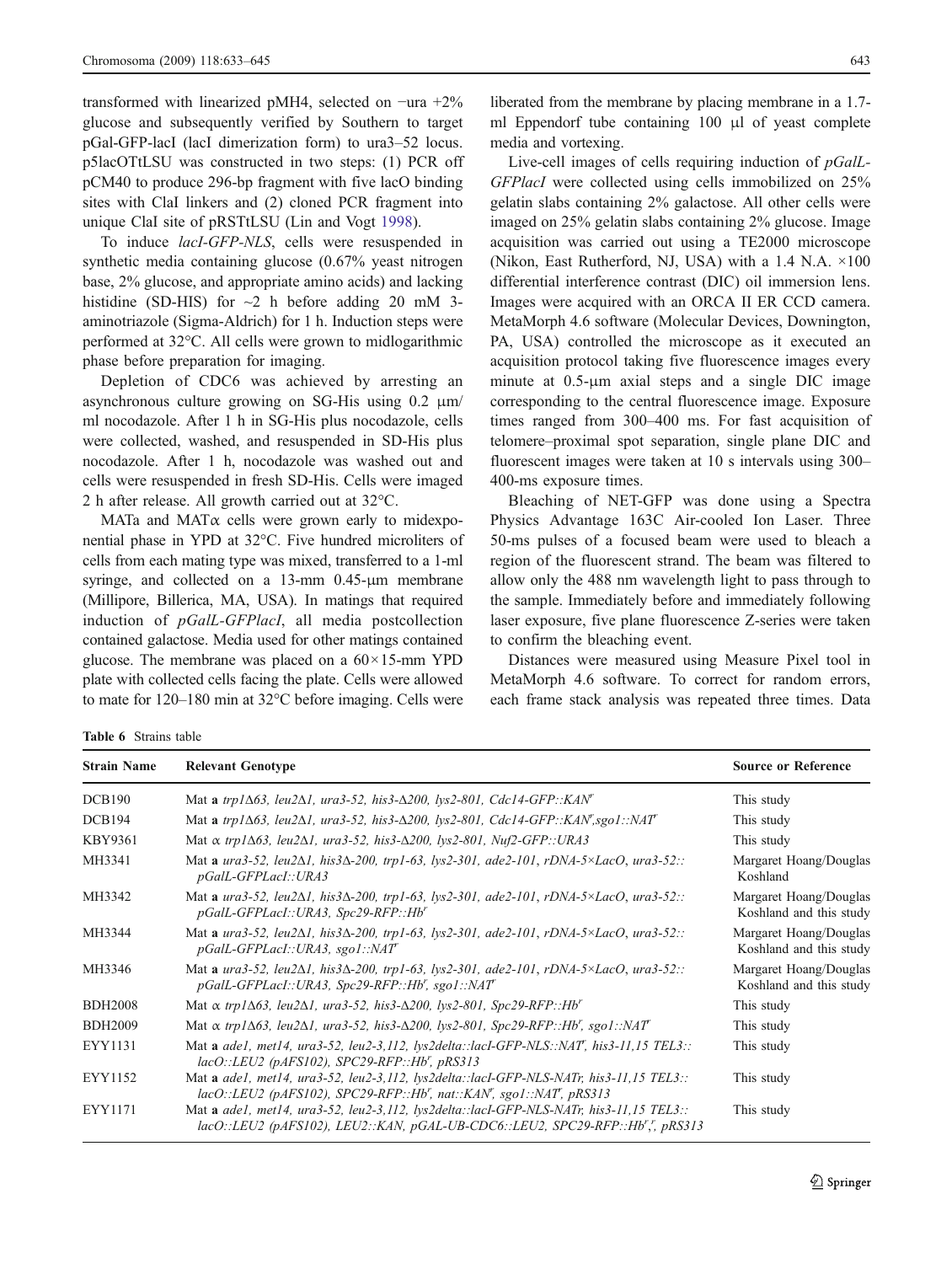<span id="page-11-0"></span>sets were exported into Microsoft Excel<sup>TM</sup> (Microsoft, Richmond, WA, USA) for analysis. Rapid telomere separation was defined as at least three consecutive time points of spot separation during which the distance between spots increased. Rapid separation ended with the first time point of decreased distance between spots or a sixfold decrease in rate. Linear regression plots were drawn through data points and the slopes were used to determine rates of separation. The average for all observed separation events was calculated. Distance between rDNA strands was determined using the Linescan tool in Metamorph 4.6. Linescans were drawn perpendicular to the rDNA filaments allowing for the identification of two fluorescence peaks. The distance between the peaks was then calculated.

The kymograph was created using MetaMorph 4.6 software. It was used to project all data points for an entire collected sequence of anaphase movements at 10 s intervals. Prior to kymograph creation, the spindle axis was aligned to a horizontal axis in each image of the time lapse image series using MATLAB-based (The Mathworks, Inc., Natick, MA, USA) software developed in house by Ajit Joglekar. A region 5 pixels wide was drawn through the long axis of the mitotic spindle and the brightest pixel was recorded on a single line. This was repeated for each time point and was displayed along the X-axis to show the entire time course. Schematics of chromosome segregation were created using CorelDRAW 11.

Acknowledgments We thank Irem Unlu and Sena Özşeker for their hard work imaging rDNA-imbedded lacO arrays. We thank Jeff Molk, Julian Haase, Elaine Yeh, Gidi Shemer, Dr. Doug Koshland, and members of the Bloom laboratory for advice, assistance, and critical readings of the manuscript. This work was funded by the National Institute of Health RO1 Grant GM32238 (K. Bloom).

#### References

- Andrews C, Vas A, Meier B, Gimenez-Abian JF, Diaz-Martin L, Green J, Erickson S, VanderWaal K, Hsu W-S, Clarke D (2006) A mitotic topoisomerase II checkpoint in budding yeast is required for genome stability but acts independently of Pds1/ securin. Genes Dev 20:1162–1174
- Antoniacci L, Skibbens R (2006) Sister-chromatid telomere cohesion is nonredundant and resists both spindle forces and telomere motility. Curr Biol 16:902–906
- D'Amours D, Stegmeier F, Amon A (2004) Cdc14 and condensin control the dissolution of cohesin-independent chromosome linkages at repeated DNA. Cell 117:455–469
- DiNardo S, Voelkel K, Sternglanz R (1984) DNA topoisomerase II mutant of Saccharomyces cerevisiae: topoisomerase II is required for segregation of daughter molecules at the termination of DNA replication. PNAS 81:2616–2620
- Gimenez-Abian JF, Clarke D, Gimenez-Martin G, Weingartner M, Gimenez-Abian MI, Carballo J, Diaz de la Espina S, Borge L, de la Torre C (2002) DNA catenation that link sister chromatids

until the onset of anaphase are maintained by a checkpoint mechanism. EJCB 81:9–16

- Gimenez-Abian JF, Sumara I, Hirota T, Hauf S, Gerlich D, de la Torre C, Ellenberg J, Peters J-M (2004) Regulation of sister chromatid cohesion between chromosome arms. Curr Biol 14:1187–1193
- Guacci V, Hogan E, Koshland D (1994) Chromosome condensation and sister chromatid pairing in budding yeast. The Journal of Cell Biology 125:517–530
- Holm C, Stearns T, Botstein D (1988) DNA topoisomerase II must act at mitosis to prevent nondisjunction and chromosome breakage. Mol Cell Biol 9:159–168
- Jensen S, Segal M, Clarke DJ, Reed SI (2001) A novel role of the budding yeast Separin Esp1 in anaphase spindle elongation: evidence that proper spindle association of Esp1 is regulated by Pds1. J Cell Biol 151:27–40
- Katis V, Galova M, Rabitsch K, Gregan J, Nasmyth K (2004) Maintenance of cohesin at centromeres after meiosis I in budding yeast requires kinetochore-associated protein related to MEI-S332. Curr Biol 14:560–572
- Kitajima TS, Kawashima SA, Watanabe Y (2004) The conserved kinetochore protein shugoshin protects centromeric cohesion during meiosis. Nature 427:510–517
- Laloraya S, Guacci V, Koshland D (2000) Chromosomal addresses of the cohesin component Mcd1. J Cell Biol 151:1047–1056
- Lavoie BD, Hogan E, Koshland D (2004) In vivo requirements for rDNA chromosome condensation reveal two cell-cycle-regulated pathways for mitotic chromosome folding. Genes Dev 18:76–87
- Lin J, Vogt V (1998) I-PpoI, the endonuclease encoded by the group I intron PpLSU3, is expressed from an RNA polymerase I transcript. Mol Cell Biol 18:5809–5817
- Machin F, Torres-Rosell J, Jarmuz A, Aragon L (2005) Spindleindependent condensation-mediated segregation of yeast ribosomal DNA in late anaphase. J Cell Biol 168:209–219
- Nakajima M, Kumada K, Hatakeyama K, Noda T, Peters J-M, Hirota T (2007) The complete removal of cohesin from chromosome arms depends on separase. J Cell Sci 120:4188–4196
- Ocampo-Hafalla MT, Katou Y, Shirahige K, Uhlmann F (2007) Displacement and re-accumulation of centromeric cohesin during transient pre-anaphase centromere splitting. Chromosoma 116:531–544
- Paliulis LV, Nicklas RB (2004) Micromanipulation of chromosomes reveals that cohesion release during cell division is gradual and does not require tension. Curr Biol 14:2124–2129
- Pearson CG, Maddox PS, Salmon ED, Bloom K (2001) Budding yeast chromosome structure and dynamics during mitosis. J Cell Biol 152:1255–1266
- Piatti S, Lengauer C, Nasmyth K (1995) Cdc6 is an unstable protein whose de novo synthesis in G1 is important for the onset of S phase and for preventing a 'reductional' anaphase in the budding yeast Saccharomyces cerevisiae. EMBO 14:3788–3799
- Straight AF, Marshall WF, Sedat JW, Murray AW (1997) Mitosis in living budding yeast: anaphase A but no metaphase plate. Science 277:574–578
- Sullivan M, Higuchi T, Katis V, Uhlmann F (2004) Cdc14 phosphatase induces rDNA condensation and resolves cohesinindependent cohesion during budding yeast anaphase. Cell 117:471–482
- Sumara I, Vorlaufer E, Geiffers C, Peters B, Peters J-M (2000) Characterization of vertebrate cohesin complexes and their regulation in prophase. J Cell Biol 151:749–761
- Sumara I, Vorlaufer E, Stukenberg PT, Kelm O, Norbert R, Nigg E, Peters J-M (2002) The dissociation of cohesin from chromosomes in prophase is regulated by polo-like kinase. Mol Cell 9:515–525